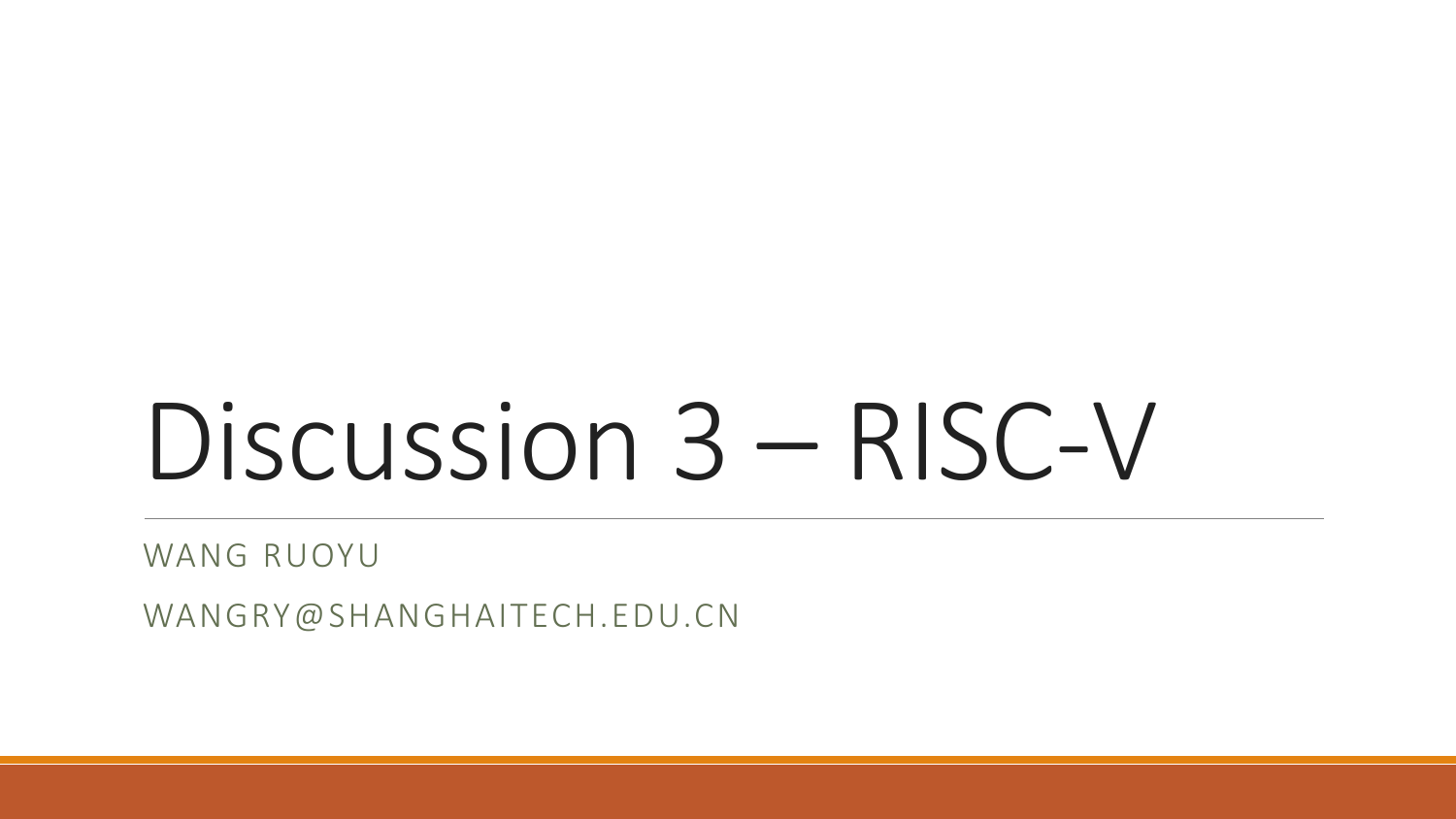

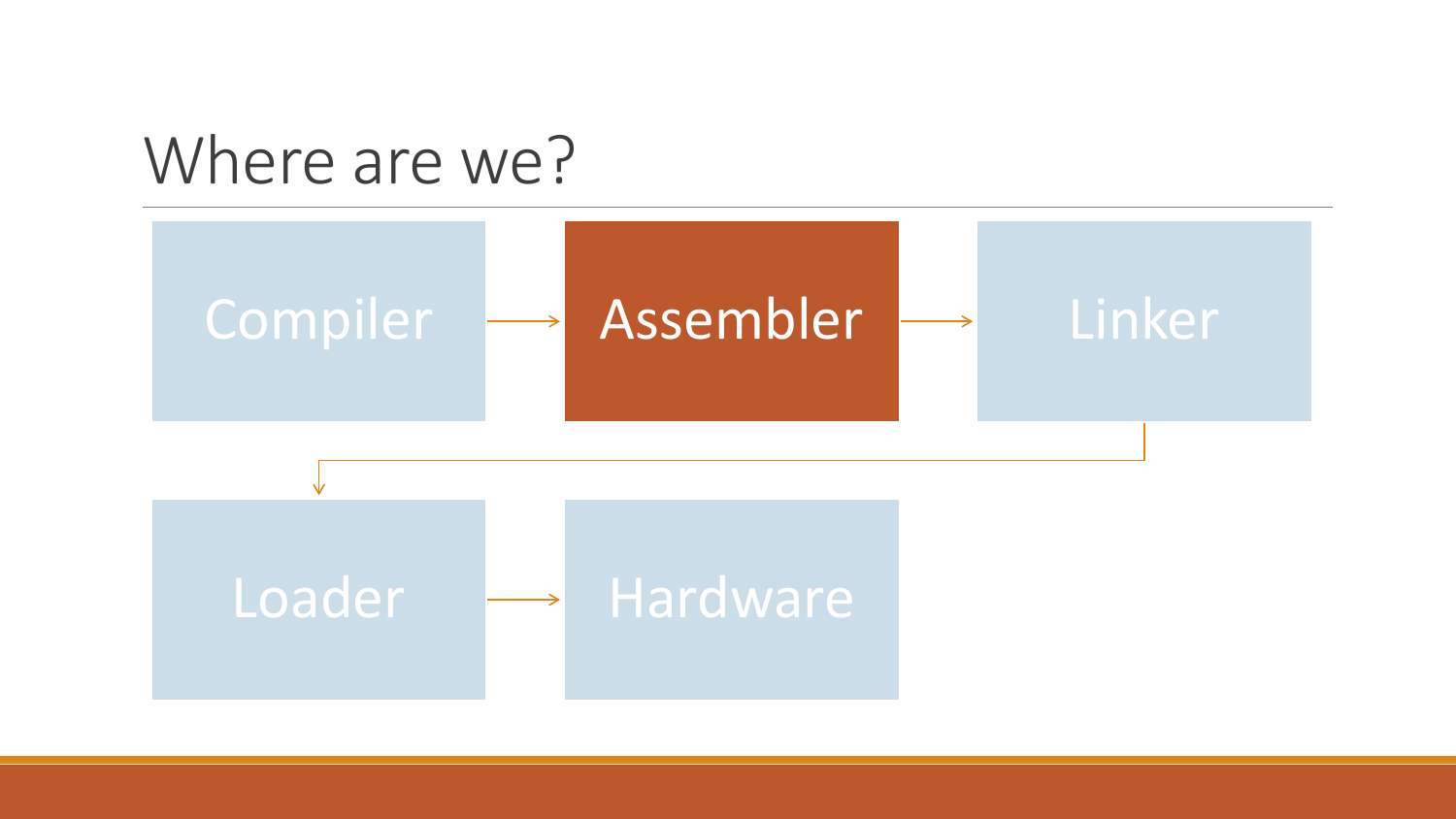# Assembly Language – RISC-V

ISA: Instruction Set Architecture, has two classes.

RISC: Reduced Instruction Set Computing, e.g. MIPS, RISC-V CISC: Complex Instruction Set Computing, e.g. x86

RISC-V: One of RISC ISA (Instruction Set Architecture)

What makes a good ISA?

Programmability

Implementation

**Compatibility**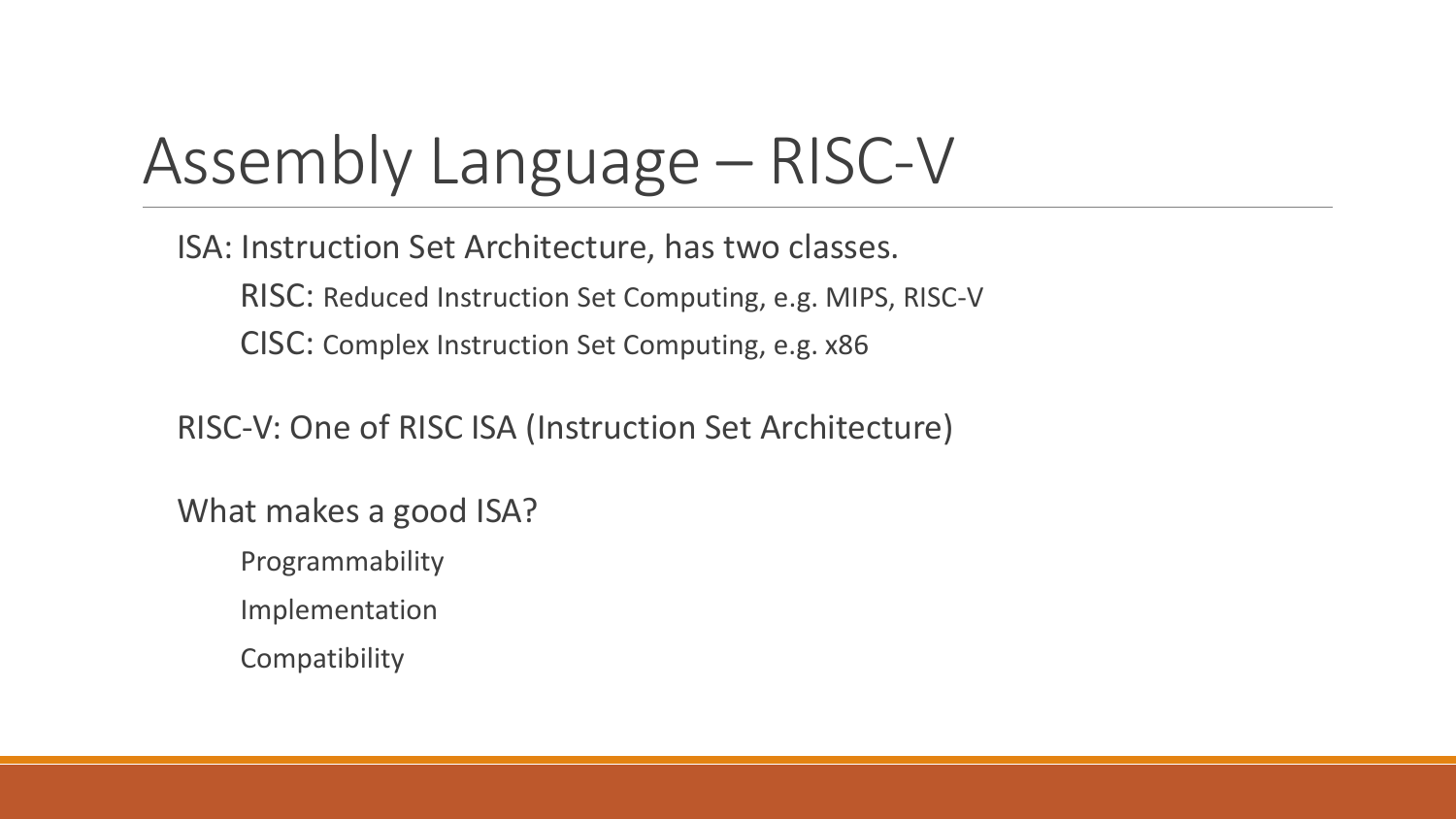### Variables vs. Registers

RISC-V has 32 registers

- Every register is 32-bit.
- Have unique name.
- We should use its name rather than the number, e.g. s5 rather than x21.
- Registers have no type definition, everything is number.

You SHOULD NOT use registers as variables.

- Registers are faster but expensive.
- Therefore, the number of them are very limited.
- Store data in memory, only extract them when you want to use them.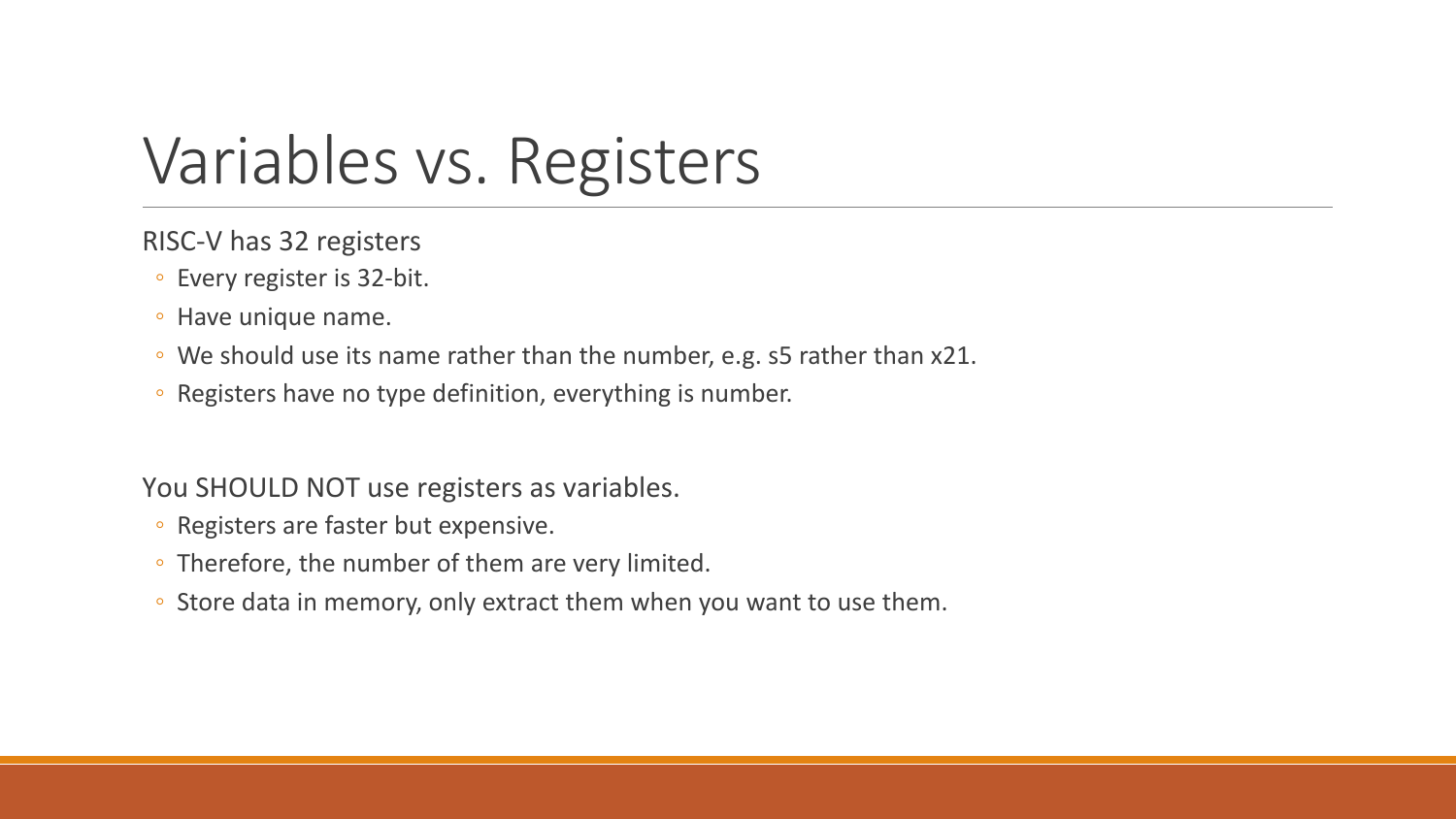#### Registers

- zero: This register always keep the number of 0
- ra: Return address, used in function call.
- sp: Stack pointer, used to point the stack top.
- s0/fp: Frame pointer, also used in function call, more advanced usage, learn more in CS131 Compiler.
- t0-t6: Temporaries, cannot trust them after function call.
- s1-s11: Saved, should not change after function call, you should maintain them when write a function.
- a0-a1: Function argument and return values, also argument of environment call.
- a2-a7: Function argument, used to pass parameters in function call.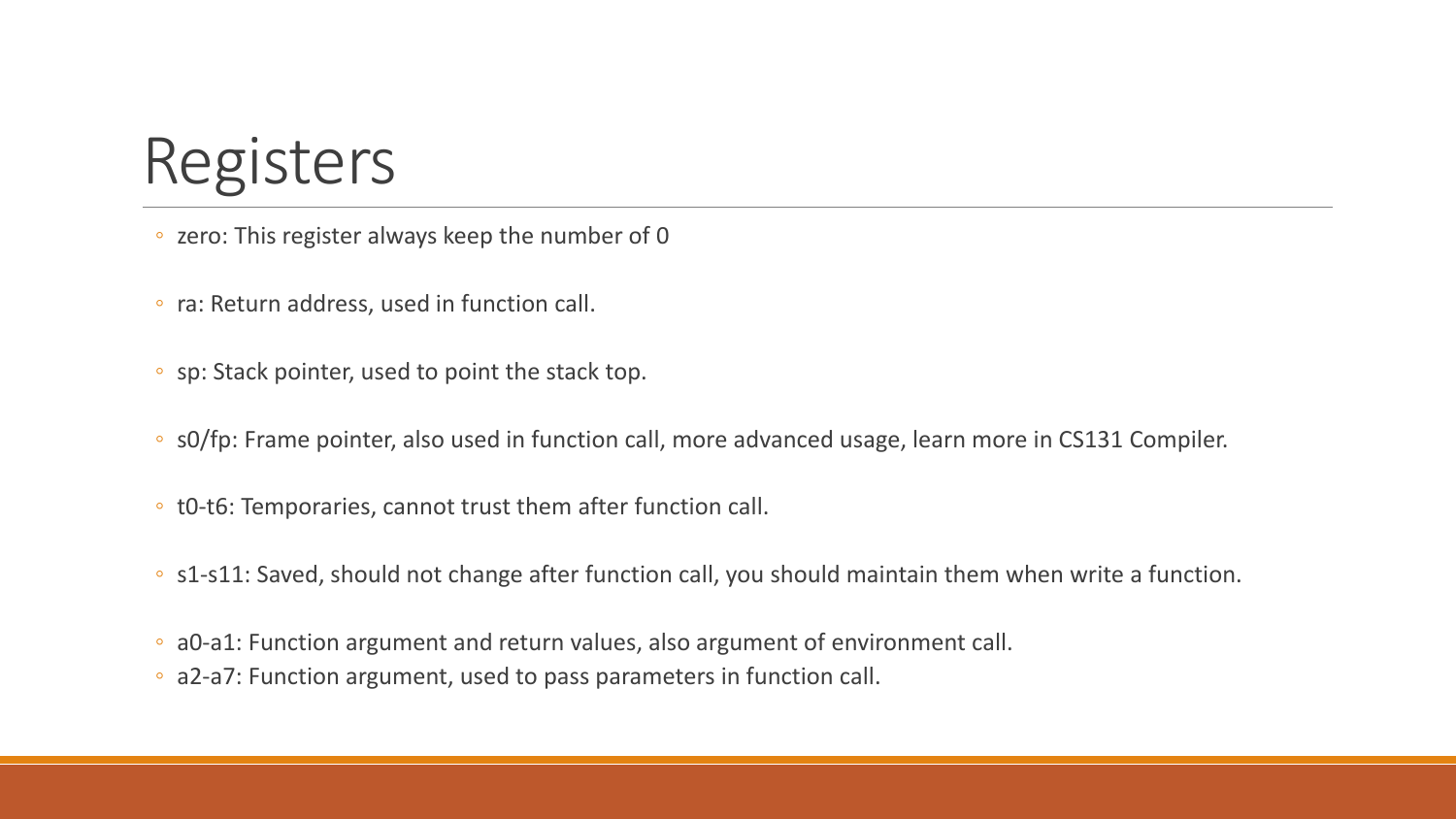# Memory

- RISC-V does not require word alignment.
- But you'd better do this.
- **sw** stands for store word.
	- sw s2, 4(sp)  $\rightarrow$  store 32 bits (1 word) data into the address store in sp plus 4 bytes.
- **lw** stands for load word.
	- Iw sp,  $-4(sp)$   $\rightarrow$  load 32 bits data from the address (sp 4) into sp.
- There are also sb, sh, sd, lb, etc., but the most useful are these two.
- This two instruction use memory on stack.
- If you want to use memory on heap, use environment call 9.
- sp, s0-s11, ra, which you should maintain them value but need to use now: **push them on stack.**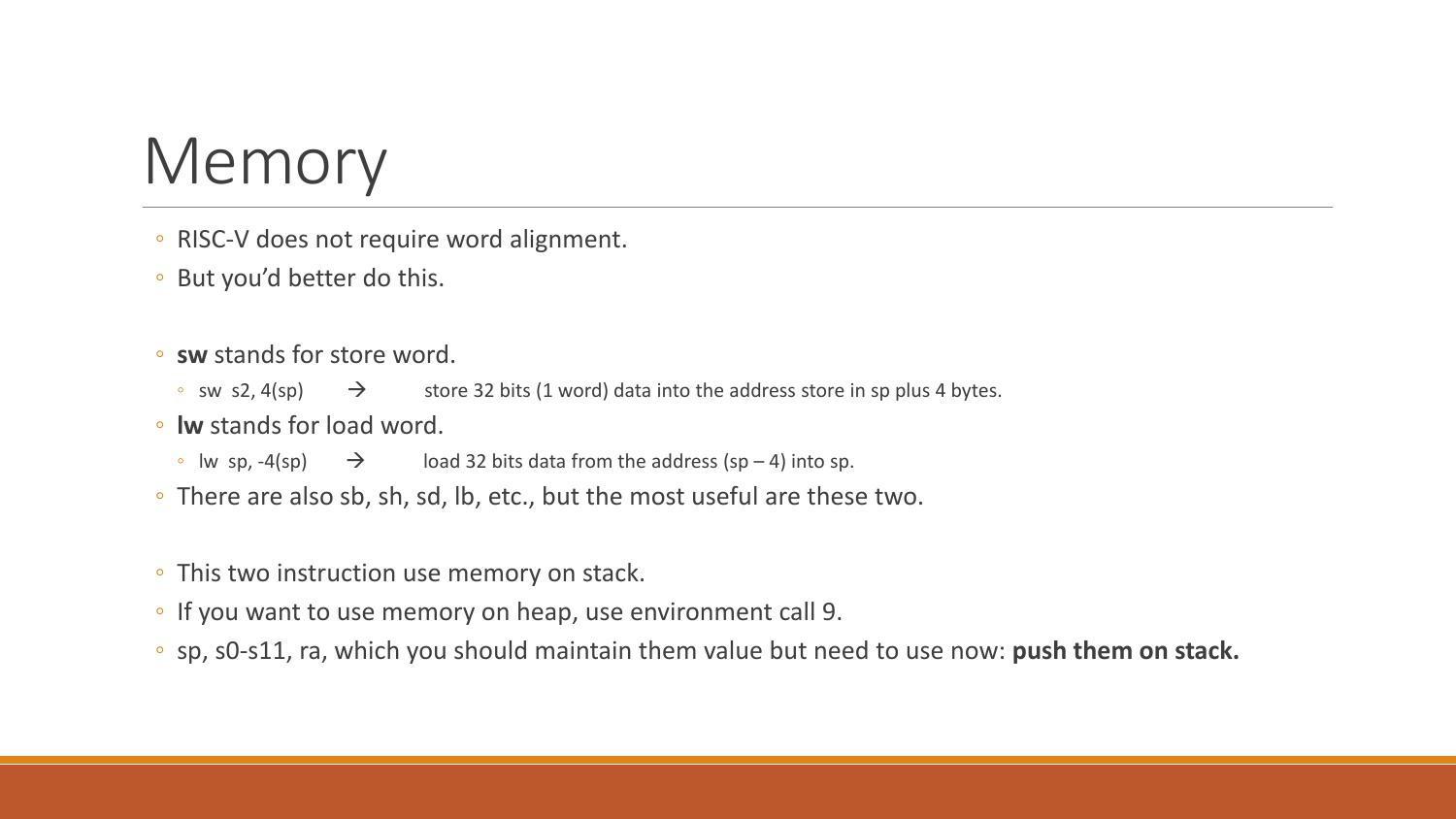### Label and Branch

◦ Giving a line name by adding label.

◦ Then, you can go the label by jump or branch.

- You can use label in function call, if-else, loop, etc.
- Let your label easy to understand, that makes you easy to finish the given tasks.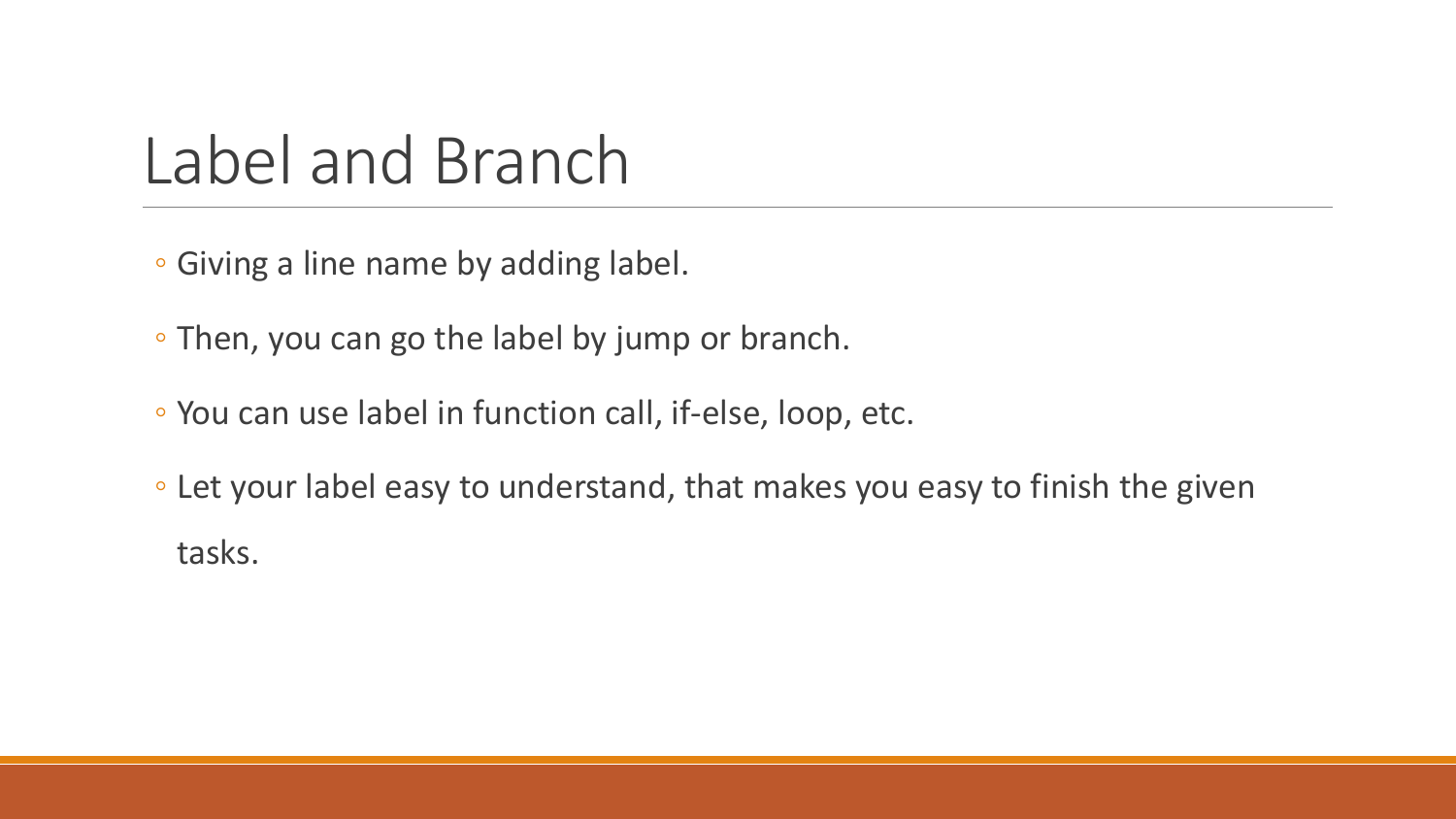#### Quiz1

//  $s0 \rightarrow a$ ,  $s1 \rightarrow b$ int  $a = 5$ ,  $b = 10$ ; if(a + a == b) {  $a = 0;$ } else  $\{$  $b = a - 1;$  $\mathcal{F}$ 

addi s0, x0, 5 addi s1, x0, 10 add t0, s0, s0 bne t0, s1, else xor s0, x0, x0 jal x0, exit else: addi s1, s0, -1 exit: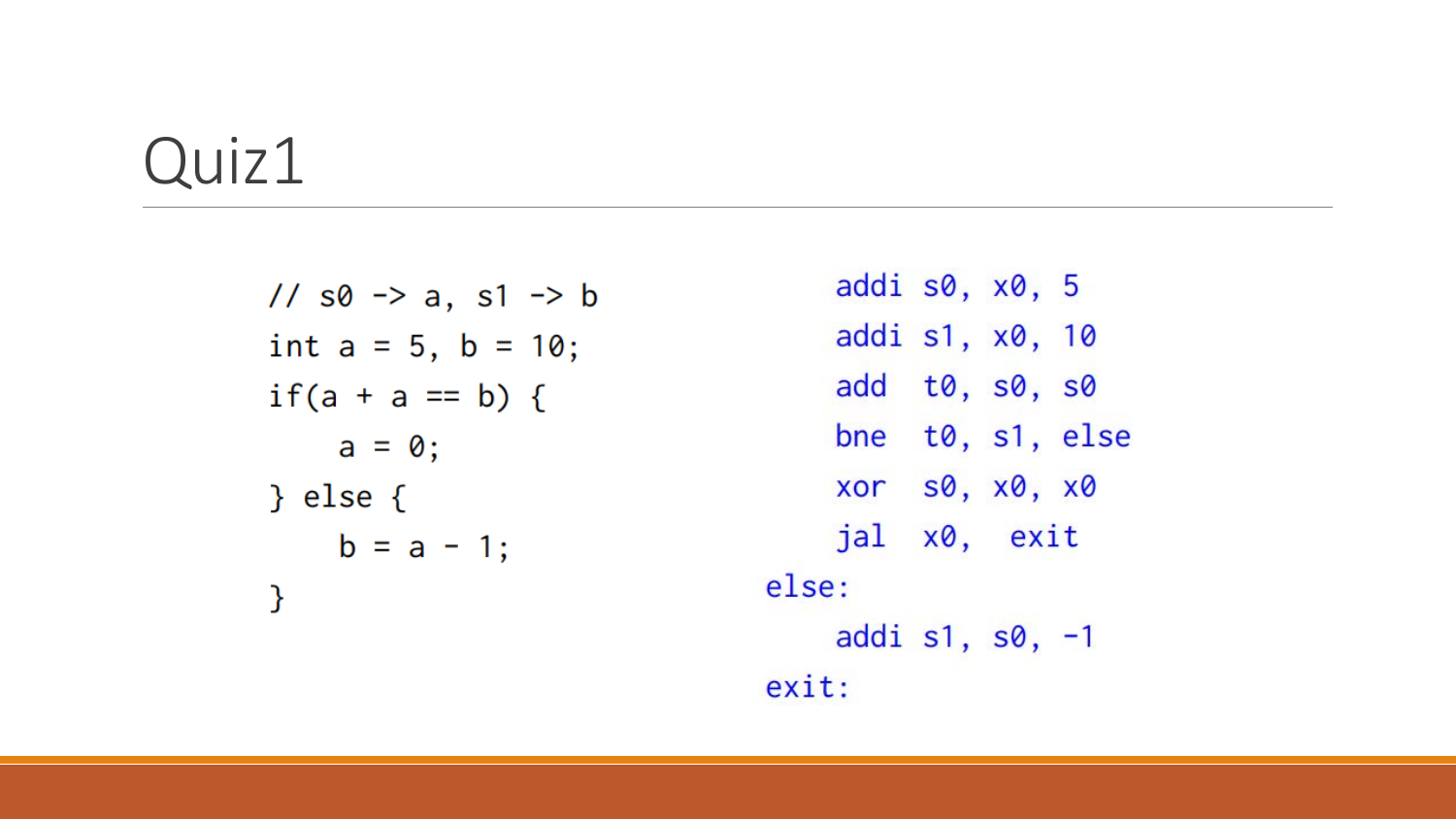#### Quiz2

```
addi s0, x0, 0
   addi s1, x0, 1
    addi t0, x0, 30
loop:
   beq s0, t0, exit
   add s1, s1, s1
   addi s0, s0, 1
    jal x0, loop
exit:
```
// computes  $s1 = 2^{\degree}30$  $s1 = 1;$  $for(s0=0;s0<30;s++)$  {  $s1 \star = 2;$ }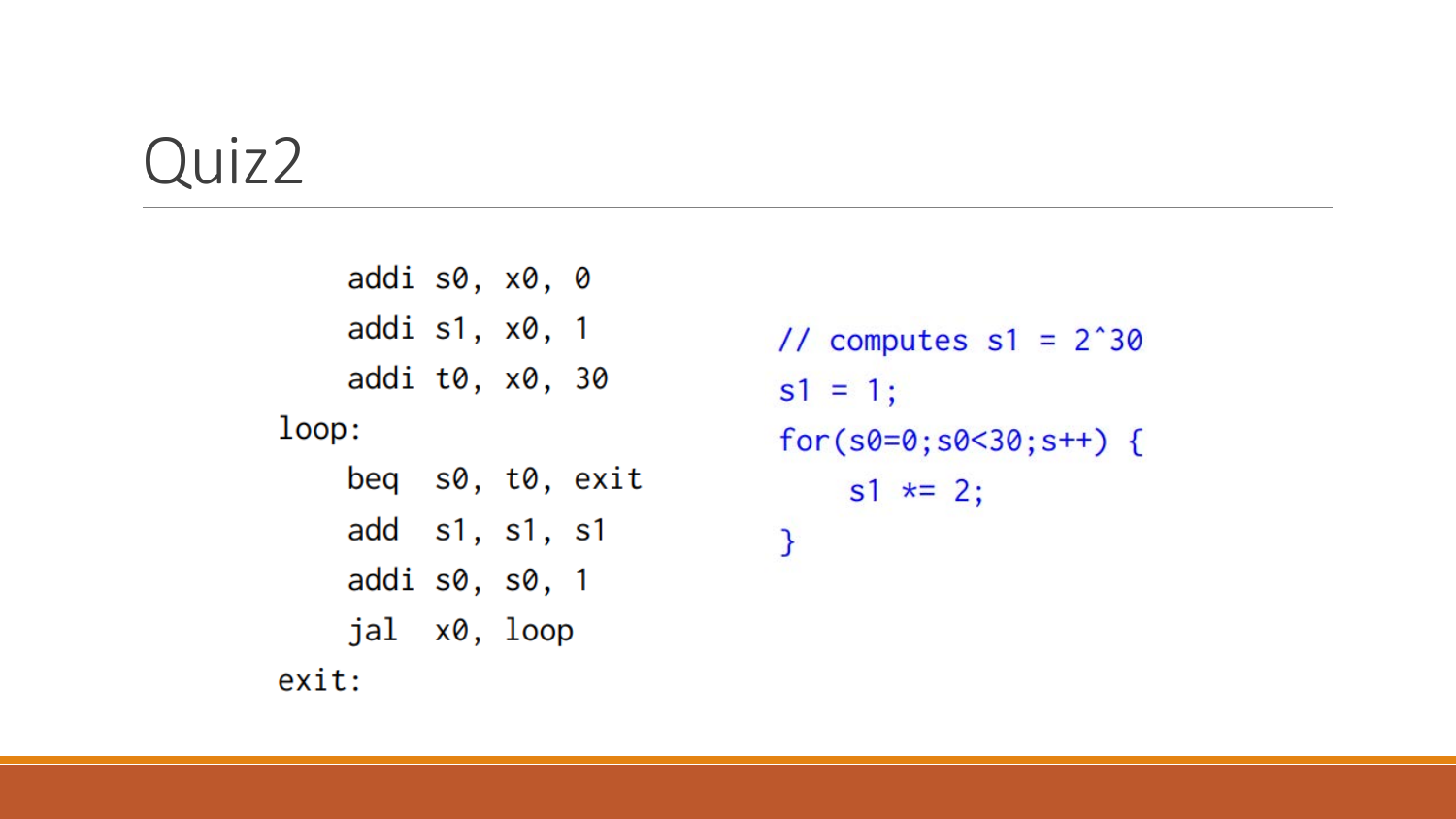# Function Call

#### ◦ Caller & Callee

- Caller invoke callee.
- Callee should make sure he haven't change caller saved registers.

#### ◦ Steps of function call

- Caller put parameters into registers a0-a7.
- Caller put next line's address into ra and jump to the function label. (using jal)
- Callee pushes s0-s11, sp onto stack. (attention: ra's saver is not callee)

Why?

- Callee execution.
- Callee extract value from stack.
- Callee jump to ra's address.